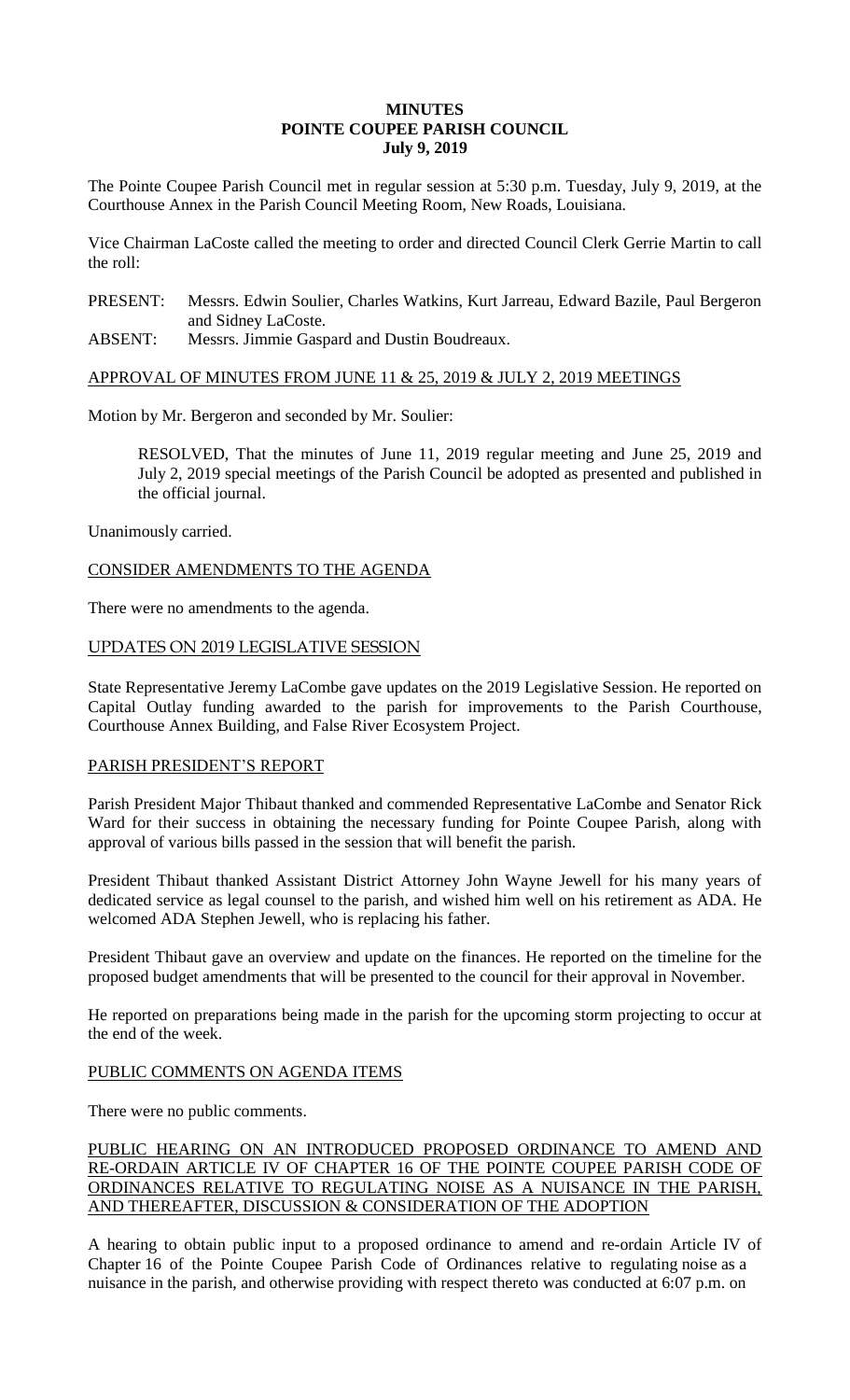Tuesday, July 9, 2019 at the Parish Council Meeting Room, Courthouse Annex, 160 East Main Street, New Roads, Louisiana.

There were no objections received orally or written to the ordinance.

Motion by Mr. Bergeron and seconded by Mr. Bazile:

RESOLVED, That a proposed ordinance to amend and re-ordain Article IV of Chapter 16 of the Pointe Coupee Parish Code of Ordinances relative to regulating noise as a nuisance in the parish be adopted by the Pointe Coupee Parish Council.

The Vice Chairman called for a roll call vote that resulted as follows:

YEAS: Messrs. Soulier, Watkins, Jarreau, Bazile, Bergeron and LaCoste.

NAYS: None.

ABSENT: Messrs. Gaspard and Boudreaux.

On a vote of 6-0-2, the motion carried.

PUBLIC HEARING ON AN INTRODUCED PROPOSED ORDINANCE TO AMEND AND RE-ORDAIN ARTICLE V OF CHAPTER 16 OF THE POINTE COUPEE PARISH CODE OF ORDINANCES RELATIVE TO THE PARISH ADMINISTRATIVE ADJUDICATION PROCEDURE BY CHANGING FROM THE POLICE JURY PRESIDENT TO THE PARISH PRESIDENT THE AUTHORITY TO APPOINT ITS HEARING OFFICERS, AND THEREAFTER, DISCUSSION & CONSIDERATION OF THE ADOPTION

A hearing to obtain public input to a proposed ordinance to amend and re-ordain Article V of Chapter 16 of the Pointe Coupee Parish Code of Ordinances relative to the Parish Administrative Adjudication Procedure by changing from the police jury president to the parish president the authority to appoint its hearing officers, and to further provide with respect thereto was conducted at 6:09 p.m. on Tuesday, July 9, 2019 at the Parish Council Meeting Room, Courthouse Annex, 160 East Main Street, New Roads, Louisiana.

There were no objections received orally or written to the ordinance.

Motion by Mr. Jarreau and seconded by Mr. Bergeron:

RESOLVED, That a proposed ordinance to amend and re-ordain Article V of Chapter 16 of the Pointe Coupee Parish Code of Ordinances relative to the Parish Administrative Adjudication Procedure by changing from the police jury president to the parish president the authority to appoint its hearing officers be adopted by the Pointe Coupee Parish Council.

The Vice Chairman called for a roll call vote that resulted as follows:

YEAS: Messrs. Bergeron, Bazile, Jarreau, Watkins, Soulier and LaCoste.

NAYS: None.

ABSENT: Messrs. Gaspard and Boudreaux.

On a vote of 6-0-2, the motion carried.

#### INTRODUCTION OF ORDINANCES:

## AN ORDINANCE TO AMEND THE POINTE COUPEE PARISH CODE OF ORDINANCES RELATIVE TO PERMITTING AND REGULATING CONSTRUCTION OF SWIMMING POOLS IN THE PARISH (PUBLIC HEARING AUGUST 13, 2019)

Motion by Mr. Bazile and seconded by Mr. Watkins:

# NOTICE OF INTRODUCTION OF ORDINANCE AND OF PUBLIC HEARING

NOTICE IS HEREBY GIVEN that a proposed ordinance to amend and re-ordain Article IV of Chapter 6 of the Pointe Coupee Parish Code of Ordinances relative to imposing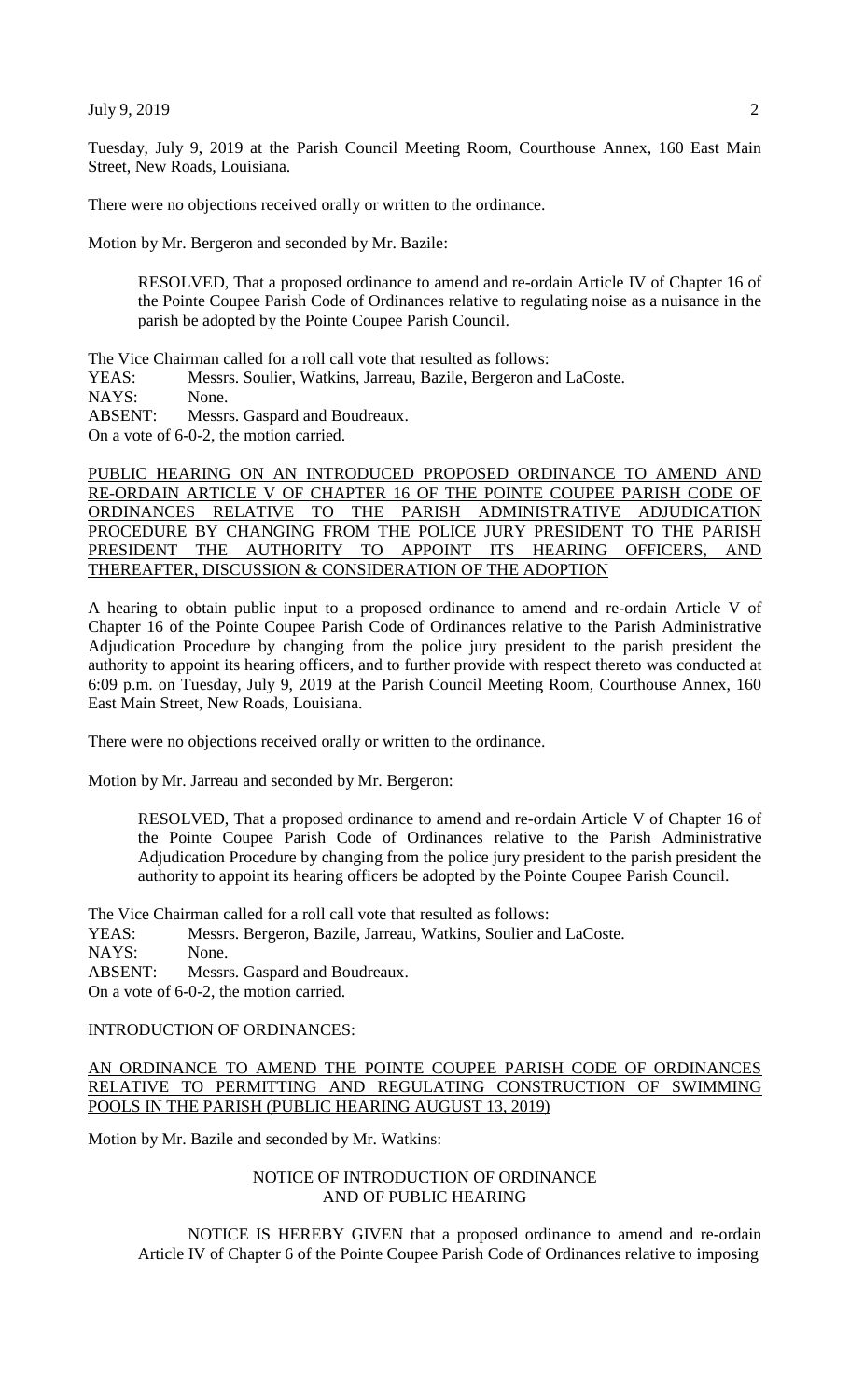certain restrictions relative to permitting and regulating construction of swimming pools in the parish, and further providing with respect thereto has been introduced before the Pointe Coupee Parish Council, and that a public hearing will be held relative thereto at 5:30 p.m., Tuesday, August 13, 2019 at the Parish Council Meeting Room, Courthouse Annex, 160 East Main Street, New Roads, Louisiana, after which said ordinance may be considered for adoption. All interested persons are urged to attend.

Unanimously carried.

AN ORDINANCE TO AMEND AND RE-ORDAIN CHAPTER 6 OF THE POINTE COUPEE PARISH CODE OF ORDINANCES RELATIVE TO THE REGULATION OF THE CONSTRUCTION OF BUILDINGS AND OTHER STRUCTURES OVER FALSE RIVER, TO ADD ADDITIONAL REGULATIONS CONCERNING CONSTRUCTION OF PIERS, WHARFS AND BOATHOUSES (PUBLIC HEARING AUGUST 13, 2019)

Motion by Mr. Bergeron and seconded by Mr. Bazile:

#### NOTICE OF INTRODUCTION OF ORDINANCE AND OF PUBLIC HEARING

NOTICE IS HEREBY GIVEN that a proposed ordinance to amend and re-ordain Chapter 6 of the Pointe Coupee Parish Code of Ordinances relative to the regulation of the construction of buildings and other structures over False River, to add additional regulations concerning construction of piers, wharfs and boathouses, and to further provide with respect thereto has been introduced before the Pointe Coupee Parish Council, and that a public hearing will be held relative thereto at 5:30 p.m., Tuesday, August 13, 2019 at the Parish Council Meeting Room, Courthouse Annex, 160 East Main Street, New Roads, Louisiana, after which said ordinance may be considered for adoption. All interested persons are urged to attend.

Unanimously carried.

# AN ORDINANCE TO AMEND THE POINTE COUPEE PARISH CODE OF ORDINANCES RELATIVE TO REPEALING THE PREVIOUS VERSION OF THE POINTE COUPEE PARISH GOVERNMENT PERSONNEL MANUAL AND ADOPTING THE NEW VERSION (PUBLIC HEARING AUGUST 13, 2019)

Motion by Mr. Soulier and seconded by Mr. Bazile:

# NOTICE OF INTRODUCTION OF ORDINANCE AND OF PUBLIC HEARING

NOTICE IS HEREBY GIVEN that a proposed ordinance to amend the Pointe Coupee Parish Code of Ordinances relative to repealing the previous version of the Pointe Coupee Parish Government Personnel Manual and adopting the newest version, and to further provide with respect thereto has been introduced before the Pointe Coupee Parish Council, and that a public hearing will be held relative thereto at 5:30 p.m., Tuesday, August 13, 2019 at the Parish Council Meeting Room, Courthouse Annex, 160 East Main Street, New Roads, Louisiana, after which said ordinance may be considered for adoption. All interested persons are urged to attend.

Unanimously carried.

# AN ORDINANCE TO AMEND THE POINTE COUPEE PARISH CODE OF ORDINANCES RELATIVE TO REPEALING THE PREVIOUS VERSION OF THE POINTE COUPEE PARISH GOVERNMENT MEDIA POLICY AND ADOPTING THE NEW VERSION (PUBLIC HEARING AUGUST 13, 2019)

Motion by Mr. Watkins and seconded by Mr. Bazile: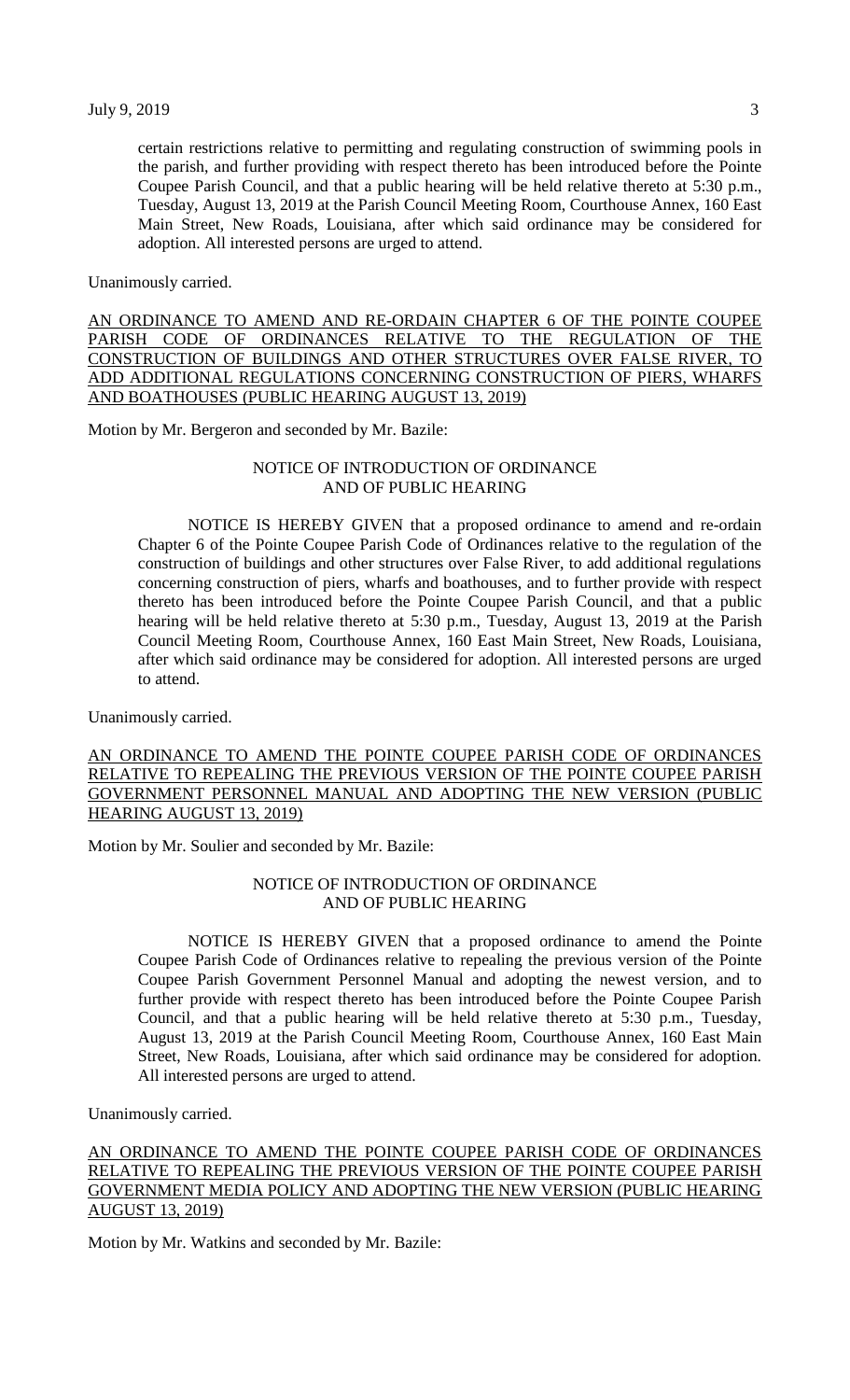# NOTICE OF INTRODUCTION OF ORDINANCE AND OF PUBLIC HEARING

NOTICE IS HEREBY GIVEN that a proposed ordinance to amend the Pointe Coupee Parish Code of Ordinances relative to repealing the previous version of the Pointe Coupee Parish Government Media Policy and adopting the newest version, and to further provide with respect thereto has been introduced before the Pointe Coupee Parish Council, and that a public hearing will be held relative thereto at 5:30 p.m., Tuesday, August 13, 2019 at the Parish Council Meeting Room, Courthouse Annex, 160 East Main Street, New Roads, Louisiana, after which said ordinance may be considered for adoption. All interested persons are urged to attend.

Unanimously carried.

# AN ORDINANCE TO AMEND THE POINTE COUPEE PARISH CODE OF ORDINANCES RELATIVE TO ADOPTING THE POINTE COUPEE PARISH GOVERNMENT SOCIAL MEDIA POLICY (PUBLIC HEARING AUGUST 13, 2019)

Motion by Mr. Bazile and seconded by Mr. Soulier:

## NOTICE OF INTRODUCTION OF ORDINANCE AND OF PUBLIC HEARING

NOTICE IS HEREBY GIVEN that a proposed ordinance to amend the Pointe Coupee Parish Code of Ordinances relative to adopting the Pointe Coupee Parish Government Social Media Policy, and to further provide with respect thereto has been introduced before the Pointe Coupee Parish Council, and that a public hearing will be held relative thereto at 5:30 p.m., Tuesday, August 13, 2019 at the Parish Council Meeting Room, Courthouse Annex, 160 East Main Street, New Roads, Louisiana, after which said ordinance may be considered for adoption. All interested persons are urged to attend.

Unanimously carried.

AN ORDINANCE TO AMEND THE POINTE COUPEE PARISH CODE OF ORDINANCES RELATIVE TO REPEALING THE PREVIOUS VERSION OF THE POINTE COUPEE PARISH GOVERNMENT SAFETY POLICY AND ADOPTING THE NEW VERSION (PUBLIC HEARING AUGUST 13, 2019)

Motion by Mr. Watkins and seconded by Mr. Soulier:

# NOTICE OF INTRODUCTION OF ORDINANCE AND OF PUBLIC HEARING

NOTICE IS HEREBY GIVEN that a proposed ordinance to amend the Pointe Coupee Parish Code of Ordinances relative to repealing the previous version of the Pointe Coupee Parish Government Safety Policy and adopting the newest version, and to further provide with respect thereto has been introduced before the Pointe Coupee Parish Council, and that a public hearing will be held relative thereto at 5:30 p.m., Tuesday, August 13, 2019 at the Parish Council Meeting Room, Courthouse Annex, 160 East Main Street, New Roads, Louisiana, after which said ordinance may be considered for adoption. All interested persons are urged to attend.

Unanimously carried.

AN ORDINANCE TO AMEND THE POINTE COUPEE PARISH CODE OF ORDINANCES RELATIVE TO REPEALING THE PREVIOUS VERSION OF THE POINTE COUPEE PARISH GOVERNMENT FLEET SAFETY MANUAL AND ADOPTING THE NEW VERSION (PUBLIC HEARING AUGUST 13, 2019)

Motion by Mr. Bazile and seconded by Mr. Bergeron: